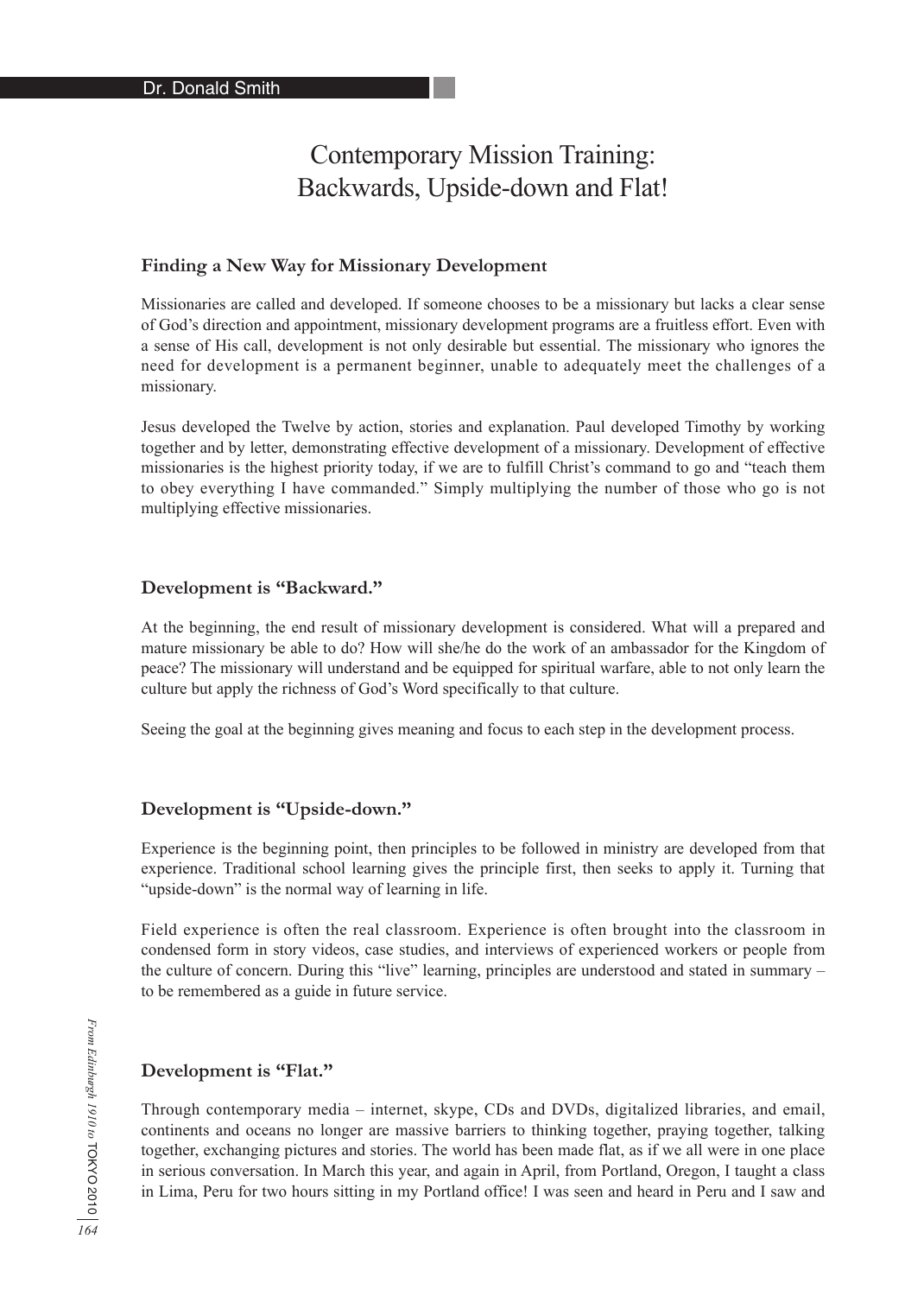heard the Peruvian class. That is a "flat classroom" – distance is not a major problem. We use whatever media is best for a particular country, and where possible, meet face-to-face to deepen fellowship and understanding.

The key to effective development in the flat classroom is the Mentor who understands more than content. He knows the region and cultures, and he can apply the Word of God to contemporary needs. Most of all, he shares himself and cares passionately for those he is mentoring.

Methods that are consistent with cultural learning styles should replace importation of traditional teaching methods for missionary development. Even content needs to be reconsidered, to adhere more closely to Biblical teaching and examples.

## **A Framework for Developing Missionaries**

(This is a framework, not a detailed outline of courses. Full content needs to be developed within this structure to meet specific needs of each region and culture.)

The assumption underlying the World Link Graduate Center curriculum is so simple that it is often overlooked – Mission is communication. Relationship with God is established and continued by communication, through God revealing Himself to man, in the incarnation, and through the gift of the Holy Spirit. Communication is expressed in the perfect relationship within the Trinity into which God draws us through Christ, "that they may be one as we are one, just as you are in me and I am in you." Christ expressed this deepest desire for mankind three times in John 17. How, then, do we extend that invitation to a world alienated from God? Through effective use of communication, which is much, much more than who said what to whom, and how.

Building ministry within communication, rather than within contributing subject areas, opens a path in mission that will more clearly guide how we do mission, instead of simply identifying where mission should be at work. The essential Christian task is to share God's Message - to communicate knowledge of Him and His ways. Therefore, the appropriate action framework for Christian workers is communication.

An underlying structure of Christian communication is presented in Creating Understanding, and summarized in eighteen revised propositions given below. The numbers at the end of each statement refer to the original numbering in Creating Understanding.

### **Knowing the Story**

Mastery of content is the necessary foundation for effective communication. 6 Clarification of goals increases the possibility of effective communication. 5

### **Knowing the Power of the Holy Spirit**

Communication is what is heard, not only what is said. 3 Meaning is perceived internally and individually. 4 Spiritual perception and response is the work of God's Spirit.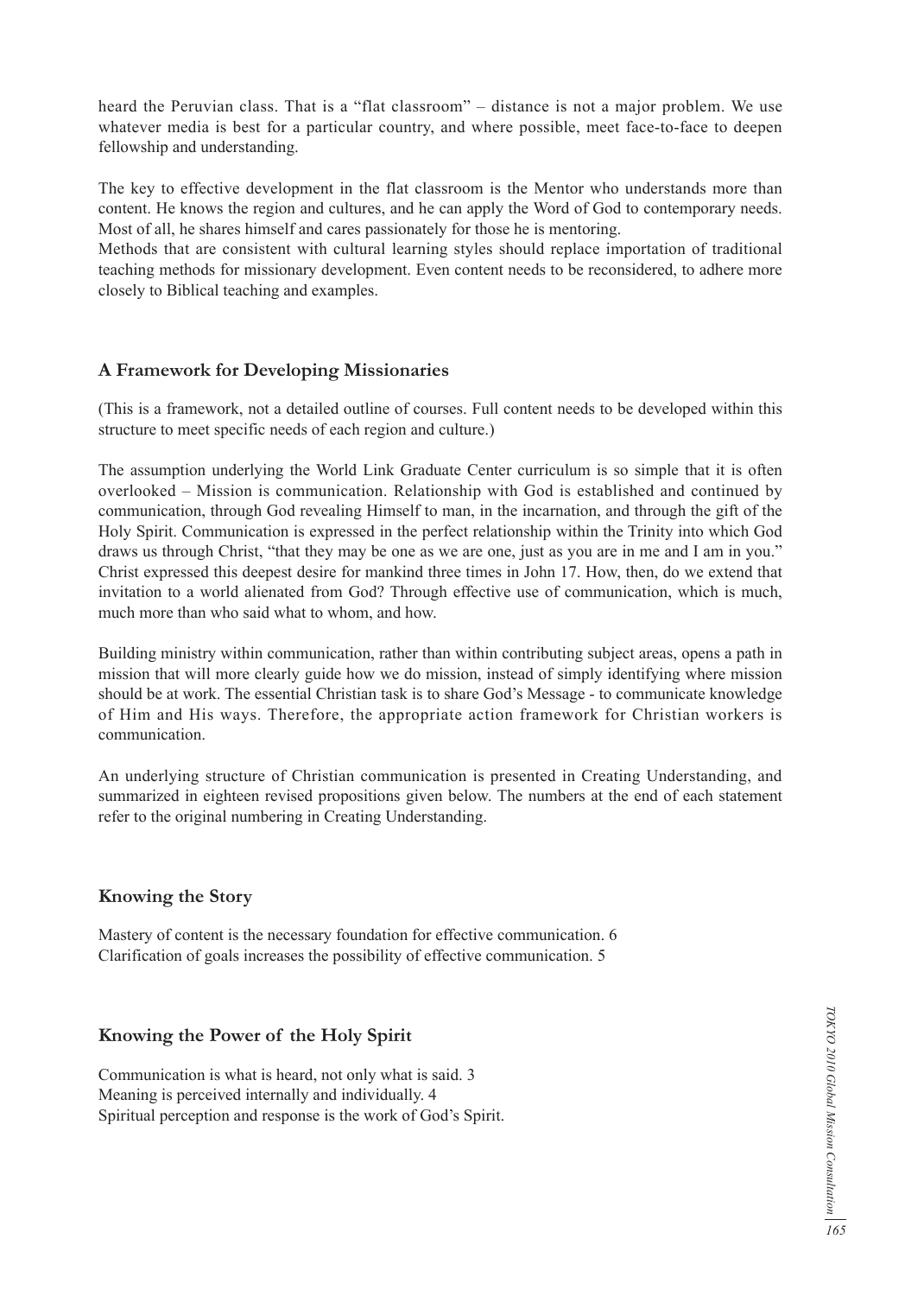# **Knowing God**

Communication is involvement. 1 Communication is a process. 2

# **Knowing Yourself**

The communicators' personalities and experiences modify the form of the message. 7

## **Knowing the Audience**

The communicators' image of the audience and understanding of the contexts are primary factors in shaping the form of the message. 8

A communicator almost always communicates with multiple audiences. 9 Perceived and actual feedback shapes the form of the message. 23 Communication increases commitment. 10

# **Knowing the Context**

The cultural patterns and beliefs of a society fundamentally influence the

form of effective communication. 17, 18

Perception precedes comprehension, interpretation and effect of a message. All are directly related to experience and needs. 19

There are three simultaneous dimensions in communication process and effect - rational, emotional and spiritual. 20

# **Knowing the Tools**

All human communication occurs through the use of twelve signal systems.

Usage of the signal systems is a function of culture; thus they are used differently in different cultures. 11, 12

Mass media extend the range of a message but inevitably change the message. 13

The effectiveness of a medium is largely determined by factors other than the medium itself. 15 Effectiveness normally decreases with increasing size of the audience. 14

# **Knowing Change**

People respond to communications as members of social groups. 21 Messages are mediated. 16

A decision to change results from the combined effects of public (mass) media and interpersonal network. 22

These propositions are grouped into eight Learning Units for developing effective ministry (communication) in God's Name: Knowing the Story and Knowing the Power of the Holy Spirit (fundamentals), Knowing God (the purpose), Knowing Yourself (the messenger), Knowing the